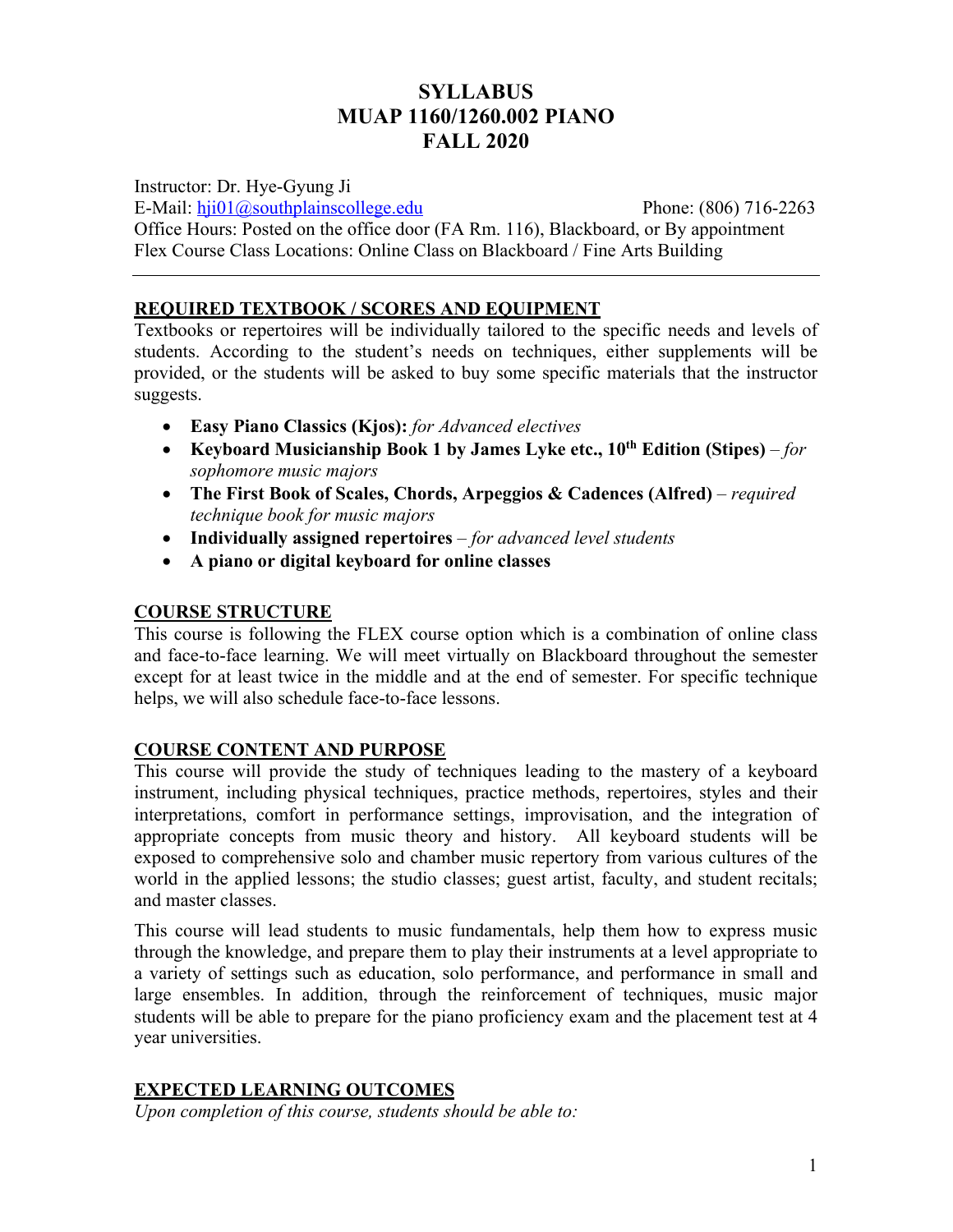- Learn basic fundamentals of piano learning such as posture and hand alignment, geography of the keyboard, intervals, fingering, articulations, rhythms, balance of melody and accompaniment, velocity, and pedaling.
- Obtain keyboard skills of Major/minor white key 5-finger patterns, scales, triads, chord cadences (I IV V V7), and arpeggios in various keys.
- Demonstrate a variety of practice techniques, leading to an ability to perform with competence on their instrument.
- Improve sight-reading, memorization, and confidence in a live performance setting and demonstrate knowledge of the repertoire regularly performed on their instrument.
- Practice technical studies not only to enhance comprehension and enjoyment of playing the piano but also to prepare the piano proficiency exam for music majors.
- Integrate music theory and history into their performance preparation.

# **METHODES FOR ASSESSING EXPECTED LEARNING OUTCOMES**

*The expected learning outcomes will be assessed through:* Class preparation, in-class/virtual performances, quizzes, exams, and virtual recital

# **GRADES CALCULATED**

# **GRADES CALCULATED FOR NON-MUSIC MAJORS**

- **40% Class Preparation:** Due to the uncertain circumstances of COVID-19 and flex course option, students are expected to diligently practice and accomplish their assignment duties for each class.
- **30% Midterm**: Students should prepare and present their learning progress for techniques and one repertoire by memory.
- **30% Final Virtual Recital Performance:** Students will perform one repertoire by memory and submit a recording.
- **Extra Points for Class Attendance:** Students are expected to attend every class. Please reference the COVID-19 Response Instructions.

# *GRADES CALCULATED FOR MUSIC MAJORS with Piano Proficiency Exam*

- **30% Class Preparation:** Due to the uncertain circumstances of COVID-19 and flex course option, students are expected to diligently practice and accomplish their assignment duties for each class.
- **20% Midterm**: Students should prepare and present their learning progress for techniques and one repertoire by memory.
- **25% Piano Proficiency Exam:** Students will learn various technique routines and continue reinforcing strategies for the harmonization/transposition and improvisation.
- **25% Final Virtual Recital Performance:** Students will perform one repertoire by memory and submit a recording.
- **Extra Points for Class Attendance:** Students are expected to attend every class. Please reference the COVID-19 Response Instructions.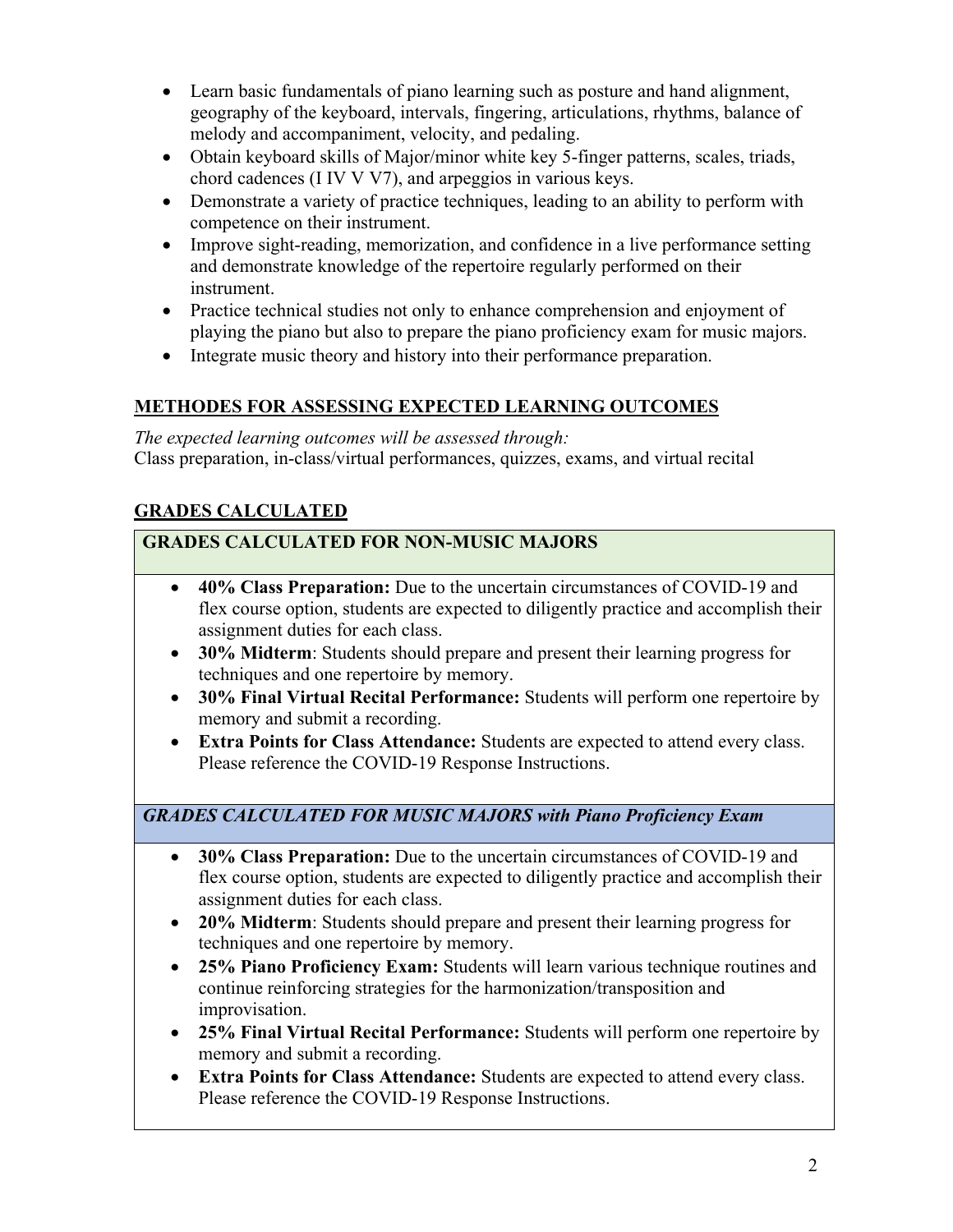## **COVID-19 RESPONSE INSTRUCTIONS**

- Everyone should be diligent in social distancing, frequent handwashing, and covering coughs/sneezes.
- All students are required to wear a face covering in all SPC buildings. You are NOT ALLOWED for face-to-face lessons without wearing a mask.
- All students should monitor their health and notify appropriate personnel and their health care provider if they experience any symptoms related to COVID-19. Please reference to the "Self-Screening Reminder" below.
- Please DO NOT ATTEND class in person if you feel unwell. Let your professor know and join online class on Blackboard instead.
- If you think you have been exposed to COVID-19, please follow the College's guidelines for 14 days self-quarantine. If you are experiencing COVID-19 symptoms or higher risk medical conditions that are significantly impacting your coursework, please contact your professor to discuss how you may continue the course.
- All students will be checked their body temperatures before meeting face-to-face lessons.
- Upon entering and leaving any facility, please sanitize your hands and wipe the keyboard/bench and all belongs you have touched.
- "Return To Campus Plan" can be found at http://www.southplainscollege.edu/emergency/SPCReturnToCampusPlans.pdf



## **SELF-SCREENING REMINDER**

### **PIANO LEARNING DECORUM**

All electronic devices must be turned off before starting each class. Students will remove their hats and caps during classes. Tailor your surroundings for highly effective learning environment. No chewing gum allowed.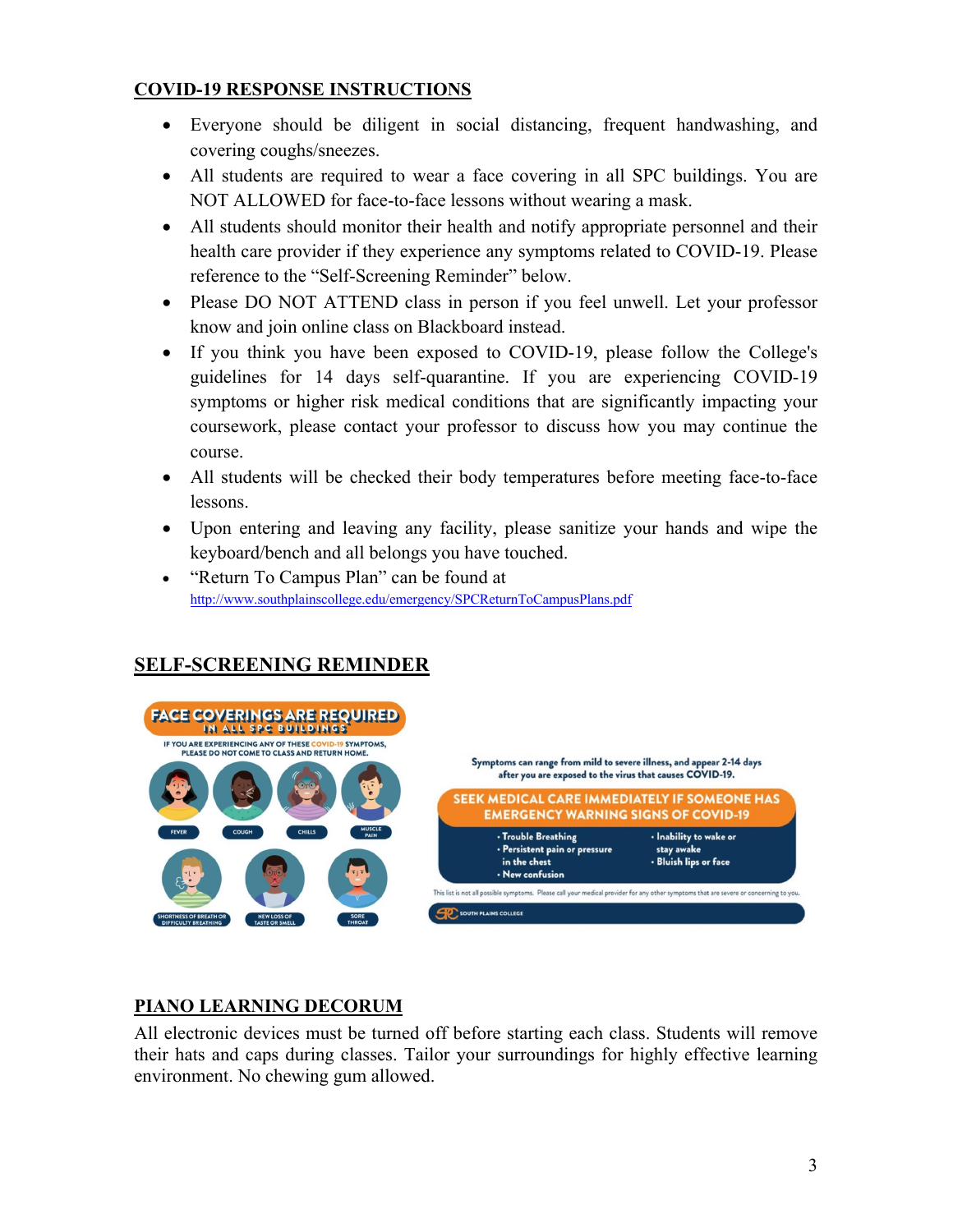## **STATEMENT FOR COVID-19**

It is the policy of South Plains College for the Fall 2020 semester that as a condition of oncampus enrollment, all students are required to engage in safe behaviors to avoid the spread of COVID-19 in the SPC community. Such behaviors specifically include the requirement that all students properly wear CDC-compliant face coverings while in SPC buildings including in classrooms, labs, hallways, and restrooms. Failure to comply with this policy may result in dismissal from the current class session. If the student refuses to leave the classroom or lab after being dismissed, the student may be referred to the Dean of Students on the Levelland campus or the Dean/Director of external centers for Student Code of Conduct Violation.

### **DIVERSITY STATEMENT**

In this class, the teacher will establish and support an environment that values and nurtures individual and group differences and encourages engagement and interaction. Understanding and respecting multiple experiences and perspectives will serve to challenge and stimulate all of us to learn about others, about the larger world and about ourselves. By promoting diversity and intellectual exchange, we will not only mirror society as it is, but also model society as it should and can be.

#### **NON-DISCRIMINATION STATEMENT**

South Plains College does not discriminate on the basis of race, color, national origin, sex, disability or age in its programs and activities. The following person has been designated to handle inquiries regarding the non-discrimination policies: Vice President for Student Affairs, South Plains College -1401 College Avenue, Box 5, Levelland, TX 79336, 806- 894-9611.

### **ADA STATEMNET**

Students with disabilities, including but not limited to physical, psychiatric or learning disabilities, who wish to request accommodations in this class should notify the Disability Services Office early in the semester so that the appropriate arrangements may be made. In accordance with federal law, a student requesting accommodations must provide acceptable documentation of his/her disability to the Disability Services Office. For more information, call or visit the Disability Services Office at Levelland Student Health & Wellness Center 806-716-2577, Reese Center (also covers ATC) Building 8: 806-716- 4675, Plainview Center Main Office: 806-716 4302 or 806-296-9611, or the Health and Wellness main number at 806-716-2529.the Student Health & Wellness Office, (806) 716- 2577.

### **CAMPUS CONCEALED CARRY**

Texas Senate Bill - 11 (Government Code 411.2031, et al.) authorizes the carrying of a concealed handgun in South Plains College buildings only by persons who have been issued and are in possession of a Texas License to Carry a Handgun. Qualified law enforcement officers or those who are otherwise authorized to carry a concealed handgun in the State of Texas are also permitted to do so. Pursuant to Penal Code (PC) 46.035 and South Plains College policy, license holders may not carry a concealed handgun in restricted locations. For a list of locations, please refer to the SPC policy at http://www.southplainscollege.edu/human\_resources/policy\_procedure/hhc.php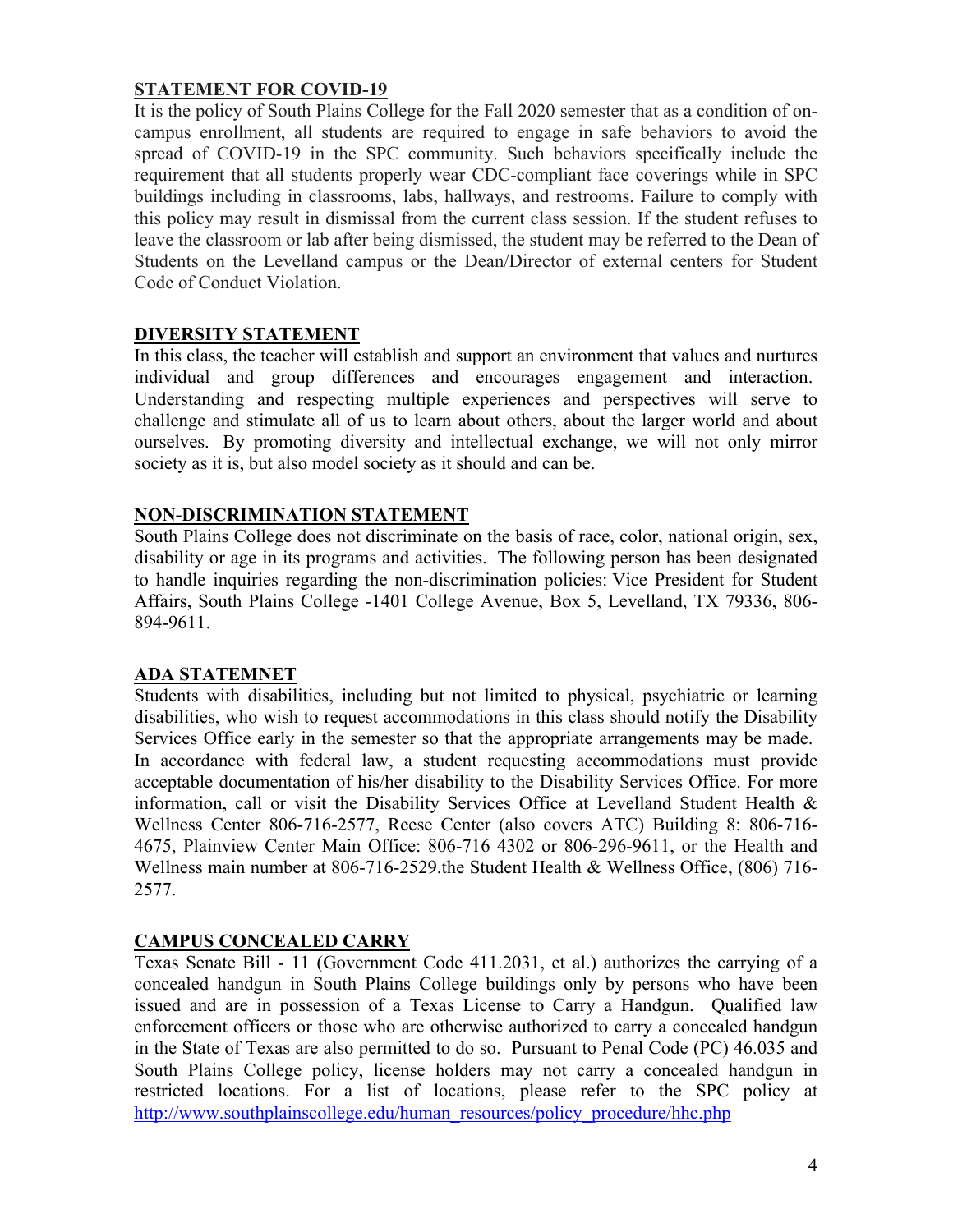Pursuant to PC 46.035, the open carrying of handguns is prohibited on all South Plains College campuses. Report violations to the **College Police Department at 806-716-2396 or 9-1-1**.

**SPC POLICE CHIEF DIRECT NUMBER**: Nickolis Castillo (806) 523-7039